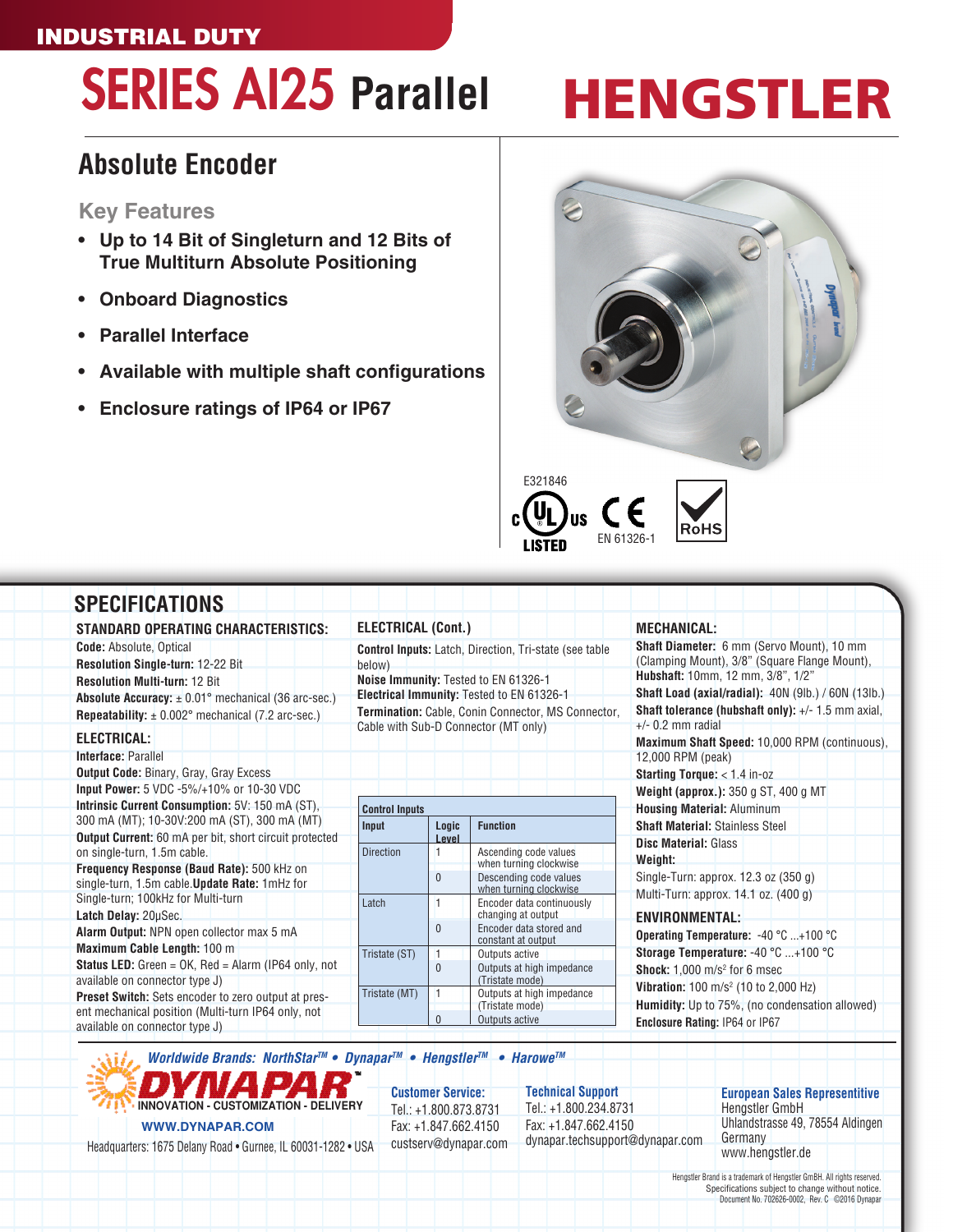## HENGSTLER

## SERIES AI25

#### **Ordering Information**

To order, complete the model number with code numbers from the table below:

| Code 1: Model                      | Code 2: Resolution                                                                                                                                                                                                                                                                                         | Code 3: Mounting                                                                                                                                                                                                                                                               | Code 4: Shaft Size                                                                                                                                                                                                                                    | Code 5: Interface                                        | Code 6: Electrical       | Code 7: Termination                                                                                                                                                                                                                                                                                                                                                                                                                                                                                                                        |
|------------------------------------|------------------------------------------------------------------------------------------------------------------------------------------------------------------------------------------------------------------------------------------------------------------------------------------------------------|--------------------------------------------------------------------------------------------------------------------------------------------------------------------------------------------------------------------------------------------------------------------------------|-------------------------------------------------------------------------------------------------------------------------------------------------------------------------------------------------------------------------------------------------------|----------------------------------------------------------|--------------------------|--------------------------------------------------------------------------------------------------------------------------------------------------------------------------------------------------------------------------------------------------------------------------------------------------------------------------------------------------------------------------------------------------------------------------------------------------------------------------------------------------------------------------------------------|
| AI25                               |                                                                                                                                                                                                                                                                                                            |                                                                                                                                                                                                                                                                                |                                                                                                                                                                                                                                                       |                                                          |                          |                                                                                                                                                                                                                                                                                                                                                                                                                                                                                                                                            |
| Al25 Size25<br>Absolute<br>Encoder | <b>10010</b> 10 Bit ST<br><b>10012</b> 12 Bit ST<br><b>10013</b> 13 Bit ST<br>0014 14 Bit ST<br>0360 360 PPR<br>(Gray excess)<br>0720 720 PPR<br>(Gray excess)<br>Available when<br>Code 6 is 2<br><b>10412</b> 4 Bit MT<br>12 Bit ST<br><b>10812</b> 8 Bit MT<br>12 Bit ST<br>1212 12 Bit MT<br>12 Bit ST | Available when<br>Code 4 is 0 or A<br>$0$ Servo*<br>Available when<br>Code 4 is 1, 2 or<br>B, C<br>Clamping*<br>2 Square<br>Flange**<br>Available when<br>Code 4 is 3, 4,<br>5 or 6<br>Hubshaft w/<br>3<br>Tether†<br>$\star$<br>58mm Dia.<br>$*$ * 2.5" Square<br>$+63$ mm BC | w/o shaft seal<br>(IP64)<br>$0.6$ mm<br>$1 \frac{3}{8}$<br>2 10 mm<br>$3 \frac{3}{8}$<br>Hubshaft<br>4 12 mm<br>Hubshaft<br>$5 \frac{1}{2}$<br>Hubshaft<br>$610$ mm<br>Hubshaft<br>w/shaft seal<br>(IP67)<br>$A$ 6 mm<br>$B \frac{3}{8}$<br>$C$ 10 mm | <b>0</b> Parallel<br><b>Binary</b><br>1 Parallel<br>Gray | $0.5$ VDC<br>2 10-30 VDC | <b>0</b> Cable, axial<br>1 Cable, radial<br>Available when Code 2 is 00XX, 0360 or 0720<br>6 M23 Conin<br>17 pin axial, CW<br>7 M23 Conin<br>17 pin radial, CW<br>8 17 pin Conin axial, CCW<br>9 17 pin Conin radial, CCW<br>Available when Code 2 is 1212<br>A Cable 1.5m radial w/37 pin sub-D<br><b>B</b> Cable 1.5m axial<br>w/37 pin sub-D<br>Available when Code 2 is 00XX. Status LED and<br>Preset Switch features not available with "J"<br>J 17 pin MS axial<br>Available when Code 2 is 00XX or 0720<br>K 19 pin Bayonet radial |

17.5mm 0.69in

**Mounting Surface**

#### **DIMENSIONS**

**0, 1, A, B 1.5M Cable** 



**6, 7 Conin 12/17 Pin Connector**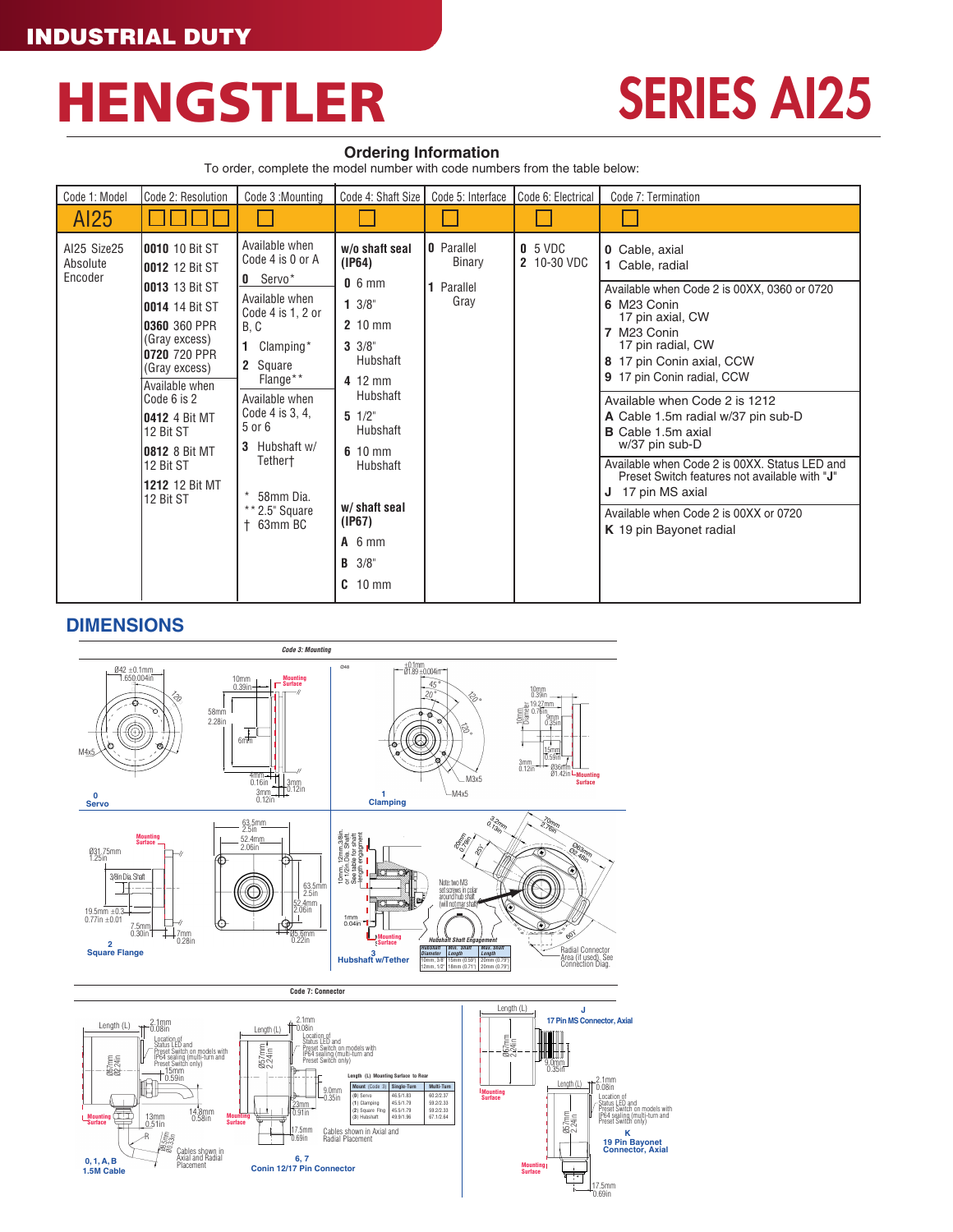# **SERIES AI25 Parallel** *by by by by by by by by by by by by by by by by by by by by by by by by by by by by by*

| <b>Explanation of Terms</b> |                        |                                                                                            |
|-----------------------------|------------------------|--------------------------------------------------------------------------------------------|
| Tristate                    | $+UB =$<br>$0 V^{2} =$ | Outputs at high impedance (Tristate mode)<br>Outputs active                                |
| <b>Tristate</b>             | $+UB2 =$<br>$0 V =$    | Outputs active<br>Outputs at high impedance (Tristate-Mode)                                |
| Latch                       | $+UB2 =$<br>$0 V =$    | Encoder data continuously changing at output<br>Encoder data stored and constant at output |
| <b>Direction</b>            | $+UB2 =$<br>$0 V =$    | Ascending code value when turning cw<br>Descending code value when turning cw              |
| N.C.                        | $=$                    | Not Connected                                                                              |
| <b>LSB</b>                  | $=$                    | Least Significant Bit                                                                      |
| <b>MSB</b>                  | $=$                    | <b>Most Significant Bit</b>                                                                |
| S0, S1,                     | $=$                    | Data bits for resolution per turn                                                          |
| MO, M1,<br>(Multiturn)      | $=$                    | Data bits for number of turns                                                              |

2) Or unattached (floating)

|         | PVC-cable (Singleturn) 9-12 Bit |                  |                          |
|---------|---------------------------------|------------------|--------------------------|
| Color   | 9 Bit / 360 <sup>3)</sup>       | 10 Bit/720 3)    | 12 Bit                   |
| brn/gry | N.C.                            | N.C.             | S0 (LSB)                 |
| red/blu | N.C.                            | N.C.             | S <sub>1</sub>           |
| vio     | N.C.                            | S0 (LSB)         | $\overline{S2}$          |
| wht/brn | SO(LSB)                         | $\overline{S1}$  | $\overline{\mathsf{S3}}$ |
| wht/grn | S <sub>1</sub>                  | S <sub>2</sub>   | S <sub>4</sub>           |
| wht/yel | S <sub>2</sub>                  | S <sub>3</sub>   | S <sub>5</sub>           |
| wht/gry | S <sub>3</sub>                  | S4               | S <sub>6</sub>           |
| wht/pnk | S <sub>4</sub>                  | S <sub>5</sub>   | S7                       |
| wht/blu | S <sub>5</sub>                  | S <sub>6</sub>   | S <sub>8</sub>           |
| wht/red | S <sub>6</sub>                  | S7               | S <sub>9</sub>           |
| wht/blk | S7                              | S8               | S <sub>10</sub>          |
| brn/grn | S8 (MSB)                        | S9 (MSB)         | <b>S11 (MSB)</b>         |
| vel     | Tristate DOD8                   | Tristate DOD9    | Tristate D0 D11          |
| pnk     | Latch $4)$                      | Latch $4)$       | Latch $4)$               |
| grn     | <b>Direction</b>                | <b>Direction</b> | <b>Direction</b>         |
| blk     | 0 V                             | 0 <sup>V</sup>   | 0 V                      |
| red     | 5/1030VDC                       | 5/1030VDC        | 5/1030VDC                |
| brn     | Alarm                           | Alarm            | Alarm                    |

3) Increments 4) Binary Only

|                | Connector 17pol. (CONIN) 9-12 Bit |                  |                                         |  |  |
|----------------|-----------------------------------|------------------|-----------------------------------------|--|--|
| Pin            | 9 Bit / 360 <sup>3)</sup>         | 10 Bit / 720 3)  | 12 Bit                                  |  |  |
| 1              | S0 (LSB)                          | S0 (LSB)         | S0 (LSB)                                |  |  |
| $\overline{2}$ | S <sub>1</sub>                    | S <sub>1</sub>   | S <sub>1</sub>                          |  |  |
| 3              | S <sub>2</sub>                    | S <sub>2</sub>   | S <sub>2</sub>                          |  |  |
| 4              | S <sub>3</sub>                    | S <sub>3</sub>   | S <sub>3</sub>                          |  |  |
| 5              | S4                                | S <sub>4</sub>   | S <sub>4</sub>                          |  |  |
| 6              | S <sub>5</sub>                    | S <sub>5</sub>   | S5                                      |  |  |
| $\overline{7}$ | S <sub>6</sub>                    | S <sub>6</sub>   | S <sub>6</sub>                          |  |  |
| 8              | S7                                | S7               | S7                                      |  |  |
| 9              | S8 (MSB)                          | S <sub>8</sub>   | S <sub>8</sub>                          |  |  |
| 10             | N.C.                              | S9 (MSB)         | S <sub>9</sub>                          |  |  |
| 11             | N.C.                              | N.C.             | S <sub>10</sub>                         |  |  |
| 12             | Tristate S0S8                     | Tristate S0S9    | S11 (MSB)                               |  |  |
| 13             | $Latch$ <sup>4)</sup>             | Latch $4)$       | $\overline{\text{Latch}}$ <sup>4)</sup> |  |  |
| 14             | <b>Direction</b>                  | <b>Direction</b> | <b>Direction</b>                        |  |  |
| 15             | 0 V                               | 0 V              | 0 V                                     |  |  |
| 16             | 5/1030VDC                         | 5/1030VDC        | 5/1030VDC                               |  |  |
| 17             | Alarm                             | Alarm            | Alarm                                   |  |  |

### **CONNECTOR WIRING**

|                | Connector 17pol. (CONIN) 13-14 Bit |                    |  |  |  |
|----------------|------------------------------------|--------------------|--|--|--|
| Pin            | 13 Bit                             | 14 Bit             |  |  |  |
| 1              | S12 (MSB)                          | S13 (MSB)          |  |  |  |
| $\overline{2}$ | S <sub>11</sub>                    | S <sub>12</sub>    |  |  |  |
| 3              | S <sub>10</sub>                    | S11                |  |  |  |
| $\overline{4}$ | S9                                 | S <sub>10</sub>    |  |  |  |
| 5              | S <sub>8</sub>                     | S <sub>9</sub>     |  |  |  |
| 6              | S7                                 | S <sub>8</sub>     |  |  |  |
| 7              | S <sub>6</sub>                     | S7                 |  |  |  |
| 8              | S <sub>5</sub>                     | S <sub>6</sub>     |  |  |  |
| 9              | S4                                 | S5                 |  |  |  |
| 10             | S <sub>3</sub>                     | S <sub>4</sub>     |  |  |  |
| 11             | S <sub>2</sub>                     | S <sub>3</sub>     |  |  |  |
| 12             | S1                                 | S <sub>2</sub>     |  |  |  |
| 13             | S0 (LSB)                           | S <sub>1</sub>     |  |  |  |
| 14             | <b>Direction</b>                   | S0 (LSB)           |  |  |  |
| 15             | 0 V                                | 0 V                |  |  |  |
| 16             | 5/1030VDC                          | 5/1030VDC          |  |  |  |
| 17             | Latch (Binarycode)                 | Latch (Binarycode) |  |  |  |
|                | Alarm (Graycode)                   | Alarm (Graycode)   |  |  |  |

|         |                 | TPE-cable (Multiturn 13-14 Bit) 37 pol. Sub-D |
|---------|-----------------|-----------------------------------------------|
| Color   | Pin             |                                               |
| brn     | 2               | S <sub>0</sub>                                |
| grn     | 21              | $\overline{S1}$                               |
| yel     | 3               | $\overline{S2}$                               |
| gry     | 22              | $\overline{\text{S3}}$                        |
| pnk     | 4               | S <sub>4</sub>                                |
| vio     | 23              | $\overline{\mathsf{S5}}$                      |
| gry/pnk | 5               | $\overline{\mathsf{S6}}$                      |
| red/blu | 24              | S7                                            |
| wht/grn | 6               | S <sub>8</sub>                                |
| brn/grn | 25              | S9                                            |
| wht/yel | 7               | $\overline{S10}$                              |
| yel/brn | 26              | S <sub>11</sub>                               |
| wht/gry | 8               | M <sub>0</sub>                                |
| gry/brn | $\overline{27}$ | $\overline{M1}$                               |
| wht/pnk | 9               | M <sub>2</sub>                                |
| pnk/brn | 28              | M <sub>3</sub>                                |
| wht/blu | 14              | M4                                            |
| brn/blu | 33              | M <sub>5</sub>                                |
| wht/red | 15              | M <sub>6</sub>                                |
| brn/red | 34              | M7                                            |
| wht/blk | 16              | M <sub>8</sub>                                |
| brn/blk | $\overline{35}$ | $\overline{M9}$                               |
| gry/grn | 17              | M <sub>10</sub>                               |
| yel/gry | 36              | M11                                           |
| pnk/grn | 18              | Alarm                                         |
| yel/pnk | 10              | <b>Direction</b>                              |
| grn/blu | 30              | Latch                                         |
| yel/blu | $\overline{12}$ | <b>Tristate</b>                               |
| red     | 13              | 1030 VDC                                      |
| wht     | 31              | 1030 VDC                                      |
| blu     | 1               | 0V                                            |
| blk     | 20              | 0 <sub>V</sub>                                |

3) Increments 4) Binary Only